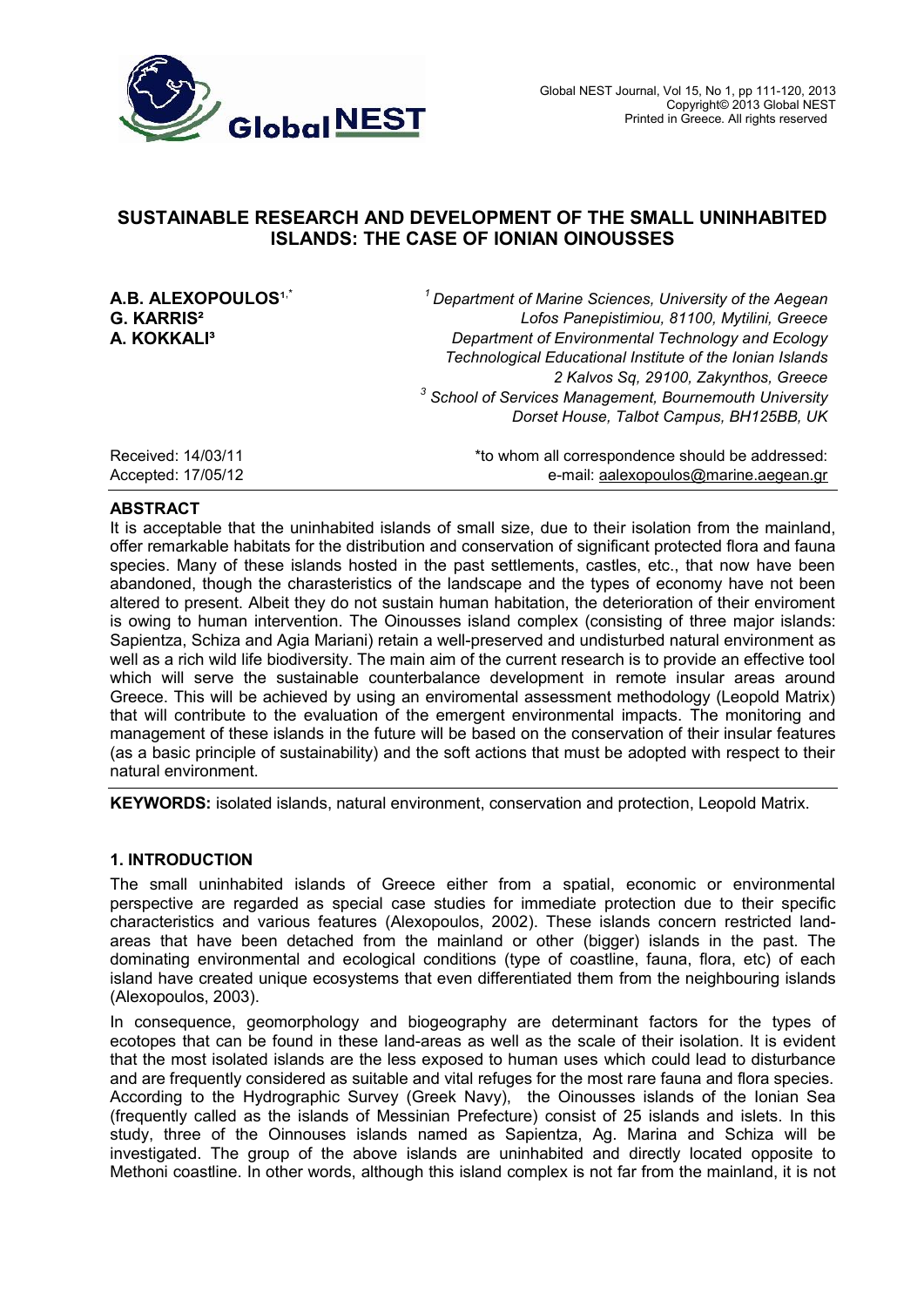a typical example of tourist destination (Alexopoulos, 2008). In fact, environmental priorities for the protection of the natural and the marine environment have only been detected for Sapientza Island. The main aim of this study is the conservation and the promotion of the natural environmnent of these three islands that constitute a remarkable part of the Greek natural heritage and they must be established as areas of protection and development with the explicit involvement of actions taken by the responsible national administrative authorities.

#### **2. LITERATURE REVIEW**

In general, there is a limited number of adequate information and scientific publications about small size islands (either inhabited or not) whereas the majority of them are confined to the scientific research related to their natural flora and fauna as well as their geological characteristics (Fauna Europaea, 2004; Papaconstantinou, 2007; Legakis and Kypriotakis, 1994; Sfenthourakis and Legakis, 2001; Dimalexis *et al.*, 2008; Karris *et al.,* 2009). Most references usually refer to oceanislands because the importance of their natural marine and terrestrial environment has been recognised. Moreover, these islands are natural resorts for the majority of the marine species (usually endemic and rare) either for reproduction or protection purposes as well as by constituting important stopovers for the migratory flow of avifauna species (Alexopoulos, 1997).

More specifically, the Oinousses group of islands (Figure 1) enjoys very few reports and even less studies with the majority of them to concern their historical background which is strongly connected with the cultural history of Methoni (the nearby coastal ancient town). The lack of relevant literature could be explained also by the fact that Oinousses are not considered as a well known tourist destination. The seas surrounding these islands and the strait of Methoni are characterized by very deep waters (the deepest point of the Mediterranean Sea which reaches a depth of 5,012 m is located on a marine area southwest of Methoni, known as the Well of Oinousses)<sup>1</sup>.



*Figure 1.* Map of Ionian Oinnouses Island Complex

Furthermore, the wider marine area is known for the great number of shipwrecks. A large number of Venetian and later of Turkish fleets had been lost. In addition, these islands played an important role on piracy actions in the past, since: (a) they were frequent points of attacks against passing-by ships, (b) their geographical location allowed the monitoring and control of the whole area and (c) they were suitable places for shelters (Iordanoglou, undated).

Nowadays, the wider sea area encompassing the coasts of Methoni, Foinikounta up to the south of Koroni (Akritas cape), the four islands of Sapientza, Schiza, Agia Marina and Venetiko as well as the strait between the coastline of Methoni and Sapientza Island is divided into two protected areas. These areas are defined as Sites of Community Interest (SCIs) due to the Natura 2000 Network with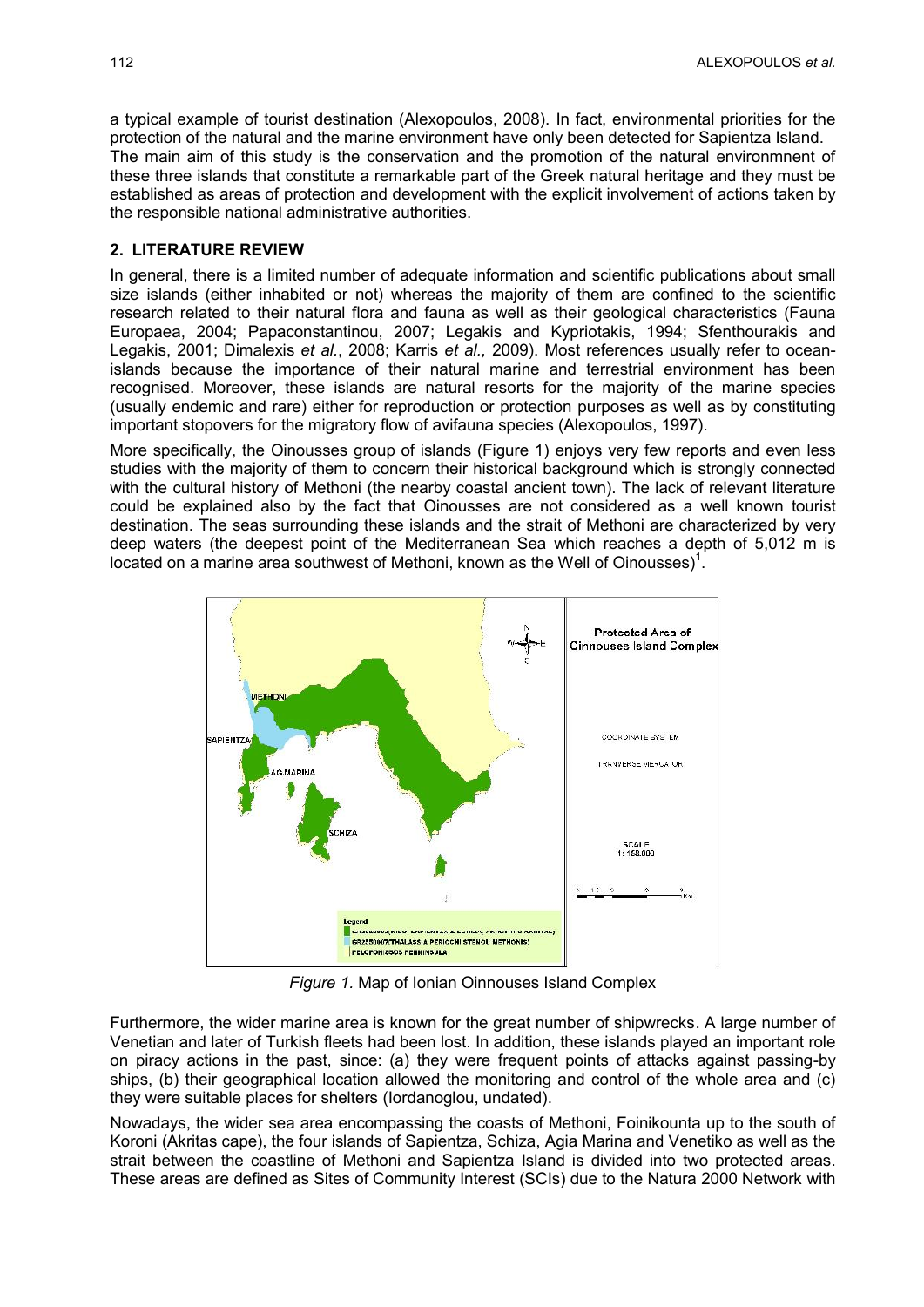respective site codes GR255003 (Nisoi Sapientza and Schiza, Akrotirio Akritas) and GR255007 (Thalassia periochi Stenou Methonis)<sup>2</sup>.

According to the Natura 2000 Network (EEA, 2010), the protected habitat types of the first site (GR255003) include embryonic shifting dunes, tree spurge formations, Aegean phrygana, scherophyllous grazes forests, EU-Mediterranean Greek calcareous cliffs and oriental plane woods. However, particular interest is placed on the endemic *Limonium* taxa that are hosted on the rocky beaches and the sea cliffs of the coastal area as well as the co-existence of 29 important vertebrate taxa excluded birds.The highest importance of the second site (GR255007) lies most at the marine vegetation of the area. The protection of the endemic species *Posidonia oceanica* which population is extended at this area in high densities is the first priority of the Natura Network since this phanerogam is also used as a bioindicator of the ecological condition of the area. At the same time, the seagrass *Halophila stipulacea* has invaded the Mediterranean seabed of *Posidonia oceanica* and the alga meadows of *Caulerpa prolifera* from the Indian Ocean through the Suez Canal; the westernmost post of this species is at the protected area of Methoni. Another important species of the marine fauna is the fish *Signathus abaster*. It is imperative to mention that the coasts of the specific protected area host a considerable number of marine turtles *Caretta caretta* that lay on these beaches.

## **2.1 The Island of Schiza** (previously named Kabrera)

Schiza Island constitutes an insular area of 12  $km^2$  (being the largest island of Oinousses) with low hills since the maximum altitude reaches up to 200 m and has no recreational beaches. The coastline is characterized by rocky shores and deep waters while in the south part there is a sheltered bay frequently used by fishing vessels. In the northeast part of the island, close to the coast there is a cave formed with stalactites. The natural flora is mainly consisted of shrubs whereas the natural fauna is represented by small mammals such as rodents, reptiles and amphibians.

The most significant issue regarding Schiza Island is the fact that it has been characterized as a restricted area due to the military activities that took place for a long period of time (preannouncement of the aircraft butts). The Hellenic Air Force has deployed permanent targets in the eastern coasts of the island. In the past two significant accidents had been documented. In 1997 two aircrafts (A-7 Corsair) had come in contact during a routine flight excercise and sunk in the sea but the pilots were saved whereas one year later, a similar accident occurred, causing the pilot's death (Giagakis, 2000).

However, it is arguable when and under which circumstances the aircraft butts of Schiza Island was activated. By the end of 1970 the sea area was used for military services. Although all the military operations were ceased<sup>3</sup> after two decades (1990), the Oinousses reuse for military exercises is again vigorously debated. In the past, the local community was strongly opposed towards those operations because it was an impaired factor for tourism development and caused severe marine pollution from ballistic missiles<sup>4</sup>, i.e. high concentrations of pollutants (toxic heavy metals: lead, cadmium, mercury) have been detected in commercial fisheries according to the respective Community legislation<sup>5</sup>. In 2010 the butts was re-activated but limited to the training of young officers flying the T-2 type of aircraft with specific ammunition.

*Table 1.* Pollutant (Heavy Metal) levels of the marine ecosystem around the Schiza Island as a result of military exercises

|                               | Lead (Pb)          | Cadmium (Cd)       | Mercury (Hg)  |
|-------------------------------|--------------------|--------------------|---------------|
| Acceptable EU*<br>Limits (mg) | 0.2                | 0.05               | 1.0           |
| Sample A                      | 13.6-68 (over)     | $0.1 - 2$ (over)   | 0.12          |
| Sample B                      | $1.1 - 5.5$ (over) | $0.7 - 1.4$ (over) | 0.13          |
| Sample C                      | $0.104$ (over)     | 0.383-7.66 (over)  | $1.77$ (over) |
| *Europoon Union               |                    |                    |               |

'European Union

Table 1 shows the results of a chemical analysis project (samples were sent to the National General Chemical Laboratories of Greece and Italy during 2001-2002). Nevertheless, the results were thought as non valid since the analysis procedure did not meet the necessary specifications.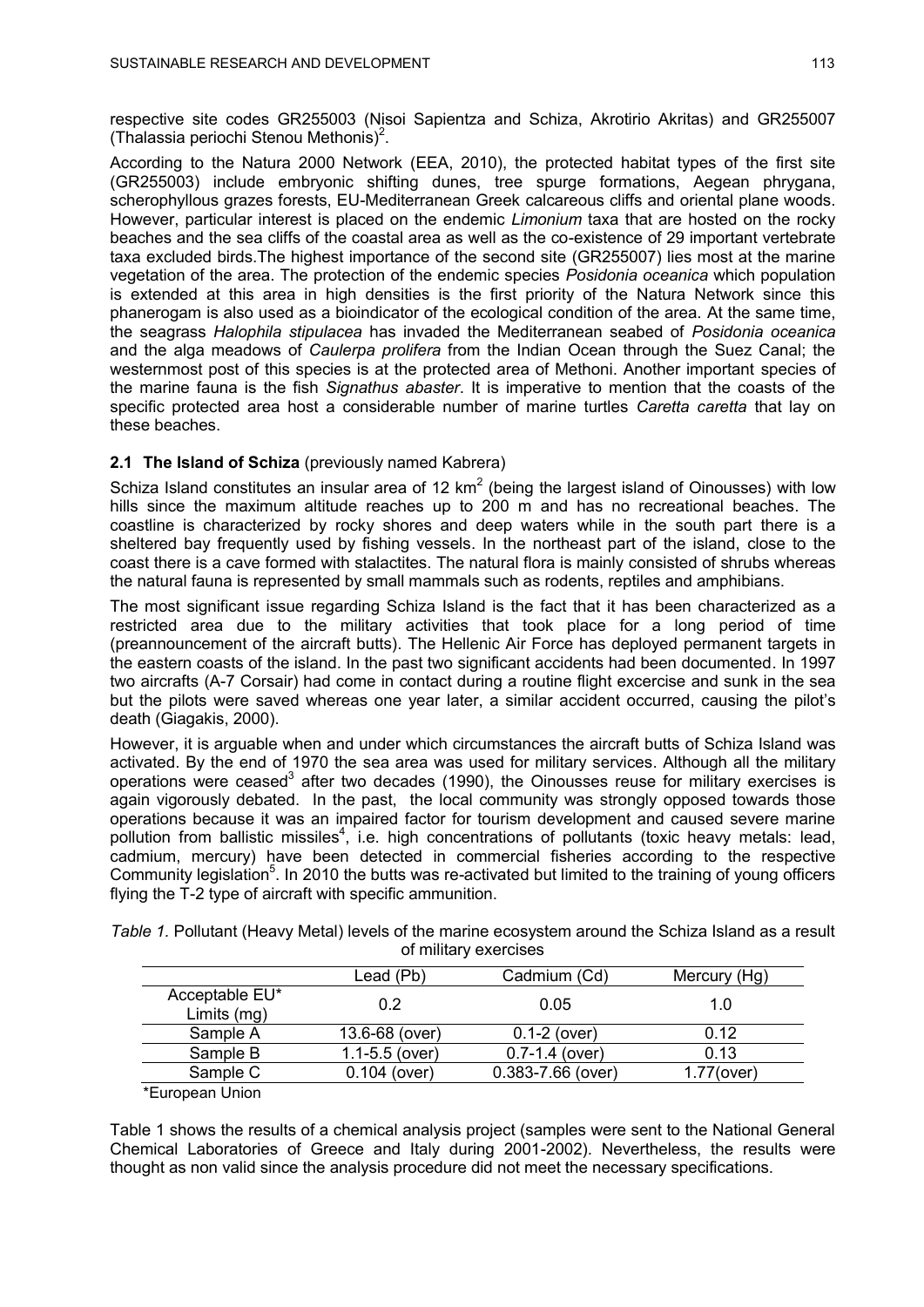#### **2.2 Agia Marina** (previously named Agia Mariani)

Agia Marina is the smallest island of the Oinousses and it is located between the two larger islands Schiza and Sapientza, in a small distance from the coastline of Methoni. In fact, it is regarded as a flat island (altitude less than 30m), covering an area of 512 acres with a total coastline length of 3,117 m. The characteristic natural flora of the island is a mosaic of low and dense bushes (phrygana and maquis vegetation) while at higher altitudes there are few olive and pine trees. A small church dedicated to Saint Marina has been recently built (where an old temple used to be) and constitutes the only religious place in the Oinousses group of islands with regular visits. The coastline is mainly rocky with the exception of a vestigial jetty for anchoring and one small sandy beach.

#### **2.3 Sapientza** (previously named Sakiotsa)

As well as the pre-mentioned islets, Sapientza belongs to the Municipality of Methoni and it is considered as state property which is under the management of Kalamata Forestry Services<sup>6</sup>. This flat island with an altitude of 219 m has a total surface area of approximately 9  $km^2$ . The island is characterized by rocky coastline and only one sandy beach (named: Ammos) suitable for swimming, located on the north part of the island. In the east side there is a small jetty (named: Magazakia) for small crafts to dock and constitutes the starting point for discovering the island by using marking trails.

The mountains on the island form a protected valley that hosts the unique forest of *Arbutus sp.* (trees with height of 10-12 m) which is native to warm temperate Mediterranean regions. The forest is growing naturally owing to geographic isolation, prevailing weather conditions and absence of fires over the last 60 years (Basyiourakis, 2003). The whole area has been declared as a "Listed Natural Monument" in 1986.

In comparison with the other regions of the protected area, Sapientza is forested and the natural flora of this island is quite dense (hollys, oleasters, myrtles, aspalathoi, furzes, oaks, wild flowers) which obstructs the visibility between paths and make them inaccessible. In addition, the area hosts a great number of wild goats and wild sheep (mouflon)<sup>7</sup> as well as a great biodiversity of avifauna species such as pheasants, patridges, quails, snips etc. However, hunting is charged and controlled by forestry wardens and according to respective legislation, short time periods for hunting, the maximum number of hunters, the type of weapons and the quantity of hunting game animals are specified.

| <b>Island</b>   | Length of coastline (km) | Area (km <sup>2</sup> ) |
|-----------------|--------------------------|-------------------------|
| Sapientza       | 21.89                    | 9.018                   |
| Schiza          | 19.79                    | 12.13                   |
| Ag. Marina      | 3.11                     | 0.518                   |
| Dio Adelfia (a) | 0.76                     | 0.0370                  |
| Dio Adelfia (b) | 0.45                     | 0.0110                  |
| Arnatsi         | 0.19                     | 0.0014                  |
| Kaliora         | 0.38                     | 0.0060                  |
| Kolios          | 0.26                     | 0.0050                  |
| Kouloura        | 0.28                     | 0.0050                  |
| Marathos        | 0.20                     | 0.0020                  |
| <b>Boba</b>     | 0.88                     | 0.0390                  |
| Paporia (a)     | 0.17                     | 0.0013                  |
| Paporia (b)     | 0.20                     | 0.0014                  |
| Unnamed (15)    | $0.12 - 0.26$            | $0.0010 - 0.0029$       |

*Table 2.* Spatial features of Oinnouses island complex

In the south-eastern area of the island, there is a natural semi-closed bay (named: Porto Loggo) which is a secure place for berthing. "Boba" islet is located at the entrance of this bay where a great number of shipwrecks have been found. The presence of aquaculture activities near the port has caused some pollution. Trails start from this location and lead to the lighthouse<sup>8</sup> of Sapientza.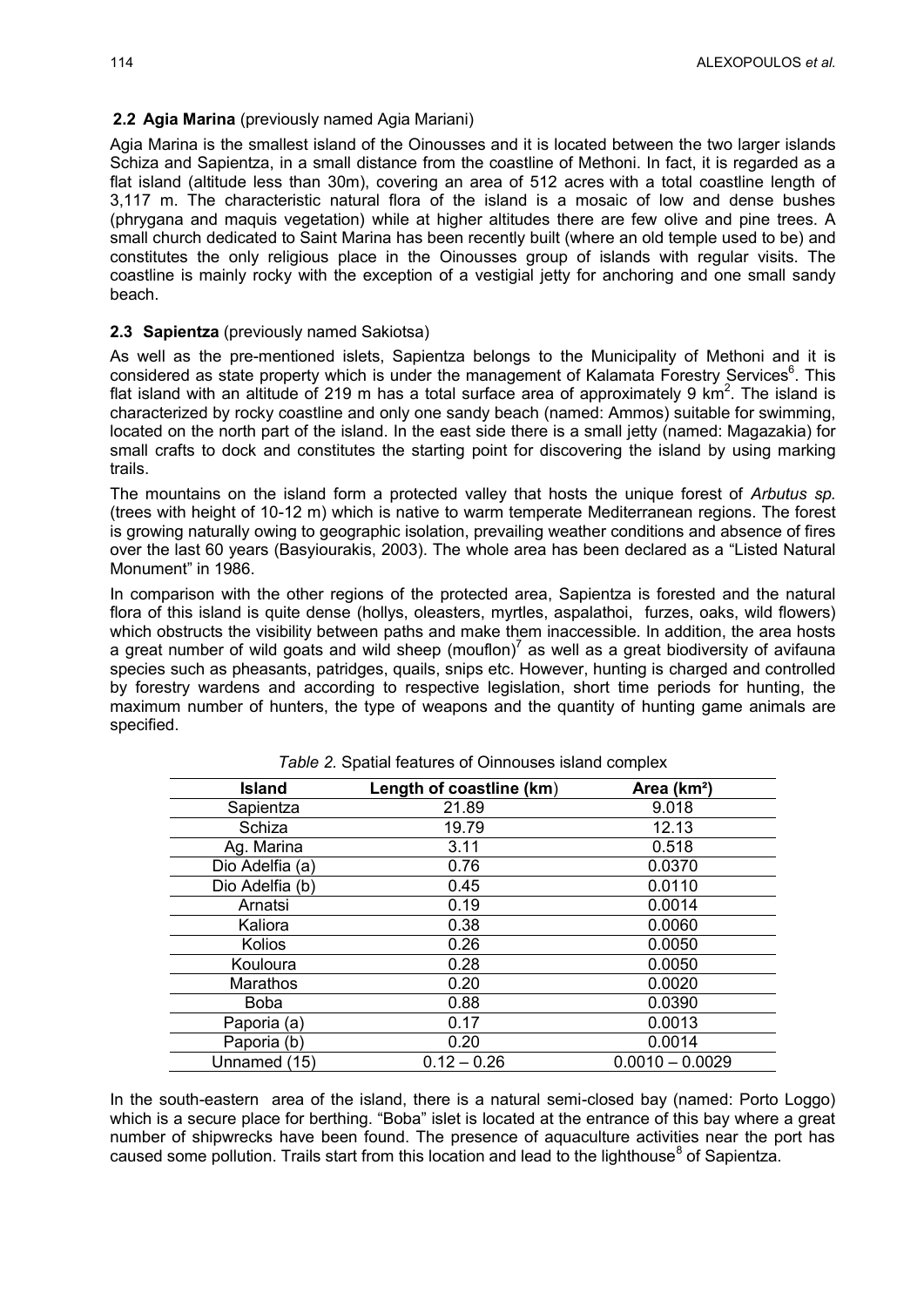According to the official data produced by the Hydrographic Survey, the total area of the Oinousses island complex is presented in Table 2.

## **3. METHODOLOGY**

The methodological approach for the evaluation of the raw data-features will be based on the context of the Environmental Impact Assessment (EIA) by using an important and effective method named "Leopold Matrix"-LM (Leopold *et al.,* 1971). This environmental management tool will allow for the inventory of the several uses that take place in the three islands, the assessment of their impacts on their wider environment (Alexopoulos, 2001a) and finally, the reflection of an effective management plan that will secure the sustainable future for these small islands<sup>9</sup>.

The LM is one of the most important and common methodologies for the prediction of the environmental impacts caused by several human activities. It puts forward a system that analyses and assesses the potential environmental impacts. This analysis does not give an integrated quantitative result rather than it provides adequate and remarkable qualitative outcomes. The main goal of this methodology is to ensure that the impacts of the alternative scenarios on the environment have been thoroughly assessed and evaluated.

The process of LM requires the definition of two parameters for each action that can cause negative effects on the environment. The first parameter is the magnitude of each effect on a particular sector or sectors of the environment. In our case, the term magnitude illustrates the degree, the extensiveness or the scale of the impact. The second parameter is the importance, i.e. the significance of the proposed measures for some particular environmental attributes or conditions. Evidently, the assessment of the first parameter (magnitude) is an easy task and is based on available data while the second parameter (importance) is mainly dependent upon the personal judgment of the researcher. The main components of the LM are presented in the following figure:



*Figure 2.* Main steps of the Leopold Matrix method

The first step of the LM is to design a matrix which consists of 100 specialized activities that affect the environment (horizontal axis) and 88 existing environmental elements that can possibly be harmed by the above activities (vertical axis). Essentially, this matrix provides 8.800 interactions but in practice only a particular number of those can cause significant impacts in terms of magnitude and importance so that they can be dealt accordingly. This provides the format for an extensive review of the interactions between the proposed (human) interventions and the environmental factors (features and conditions).

The parameter "magnitude" is described with the determination of a value scaled from 1 (low magnitude) to 10 (high magnitude) and is based on the evaluation of the provided data. The parameter "importance" is measured in a similar way and is based on the subjective judgment of the researcher. The LM approach is quiet flexible regarding the evaluation of a number of particular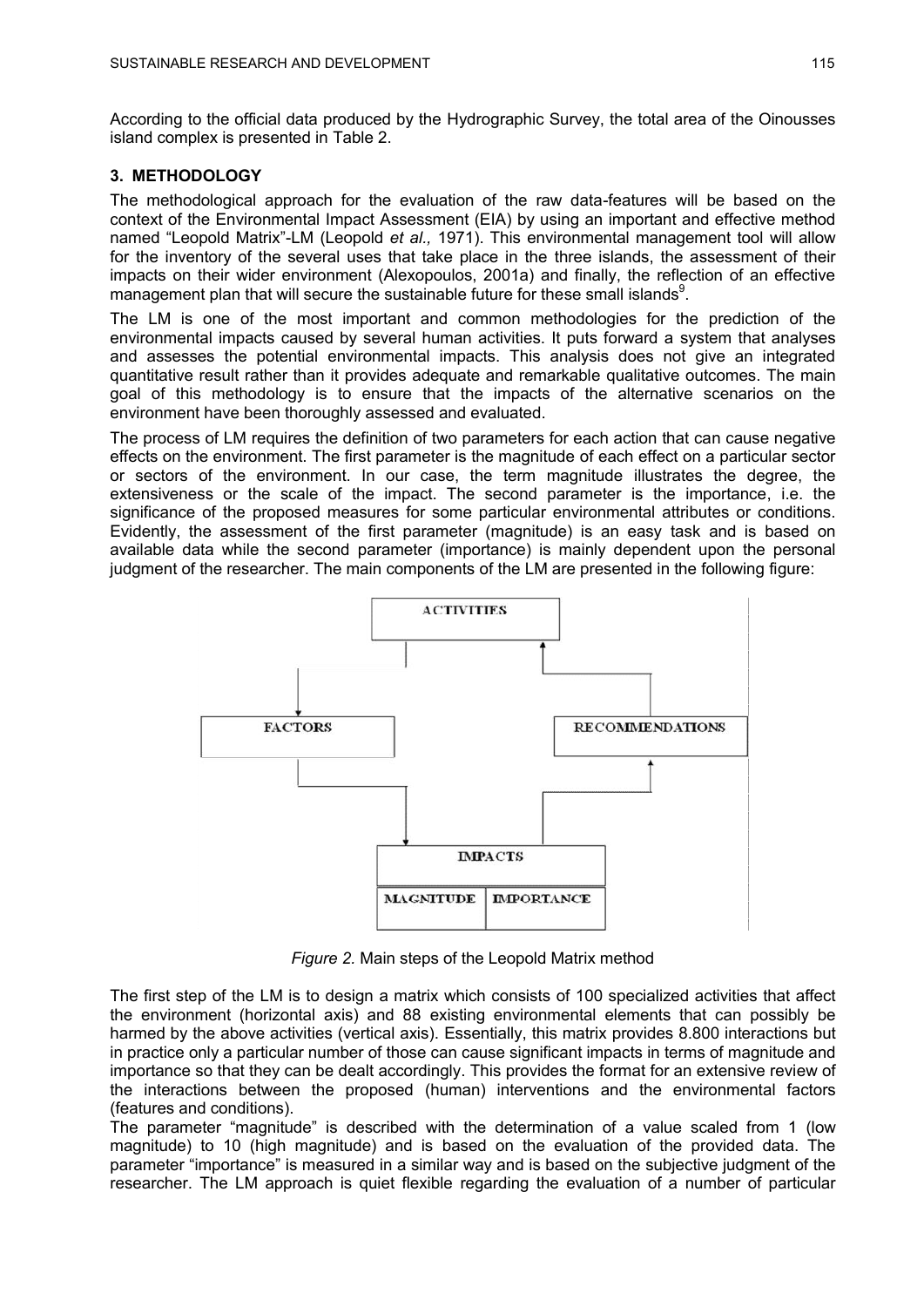activities which take place in a region and the respective environmental data where the score of the pre-mentioned parameters may increase or decrease depending on the nature and the aim of the research as well as the specific causes that contribute to the environmental impacts (Ponce, 2010).

### **4. DISCUSSION**

For the current study a table was created, based on the LM that has been designed for the purposes of our research. The matrix includes the human interventions/activities and the environmental conditions/impacts for each case. Usually the number of interactions for a typical study varies between 25 and 50.

A close look at this existing situation of the Oinnouses islands contributed to a thoughtfully development of a representative matrix (Table 3) that mirrors the natural and human environment dominated in this area.

The most effective method for the critical evaluation of the matrix is the analysis of every significant activity on the horizontal axis. Usually, almost 12 activities have a vital role and it is imperative to examine their impacts on the environment on short-term and long-term basis. The high or low value in every cell indicates the degree of impact that can be generated by a human activity on a specific environmental factor. The pre-analyzing stage of matrix components must take into consideration some additional factors:

- According to the Common Ministerial Decision of 2007 "Spatial Framework for Tourism" the "rock islands" and the uninhabited islands are classified into two categories based on their natural characteristics, their size and their proximity to inhabited areas. Rock islands enjoy total protection<sup>10</sup> while in uninhabited islands the development of tourism establishments is allowed, provided that the latter will not cover more than 2% of the total area of the islands, depending also on other existing regulations.
- For the protected areas under the Network of Natura 2000 sites, new forms such as soft tourism are proposed for the sustainable development of resources, i.e. agritourism, sightseeing, hiking, cultural tourism, etc (Alexopoulos and Theotokas, 2000).
- Albeit knowing the winds' intensity, the investments in renewable sources of energy have to be planned carefully, taking into consideration all the particular attributes that characterize every single area. Due to their unique geomorphology and features of the marine offshore areas and the uninhabited islets, they are regarded as special occasions and for that reason they are customized by different criteria in their spatial planning, i.e. in relation to navigation, to the way of constructing etc (Alexopoulos and Politis, 2000; Alexopoulos, 2001b).

Hence, we observe that the environmental management and protection are essential policies in the wider context of "quality of land", "fauna", "flora", "ecosystem" and "coastal zone" as well as the dangers threatening them, i.e. accidents, marine pollution, military activities, shipwrecks (threats with high degree of importance). Human activities like hunting and aquaculture are also significant and extensive factors but they are not of high importance. This is due to the fact that games retain an ecological balance (since very short periods of hunting are allowed where only the old males of game animals are killed) in relation to the management of wild life. In addition, aquaculture facilities offer employment for the neighbor communities even if they may affect the quality of the local marine ecosystem.

The last two activities that are worth mentioned from the "importance" perspective, either on a short or long term basis, are the "tourism installations" and the "waste management plans". Tourism may provide economic growth to these islands but at the same time could pose threats to coastal zone, habitats, water resources and air quality. Furthermore, waste management plans are still at an infant stage and the construction of new establishments (i.e. tourism, energy) may lead to a worse situation.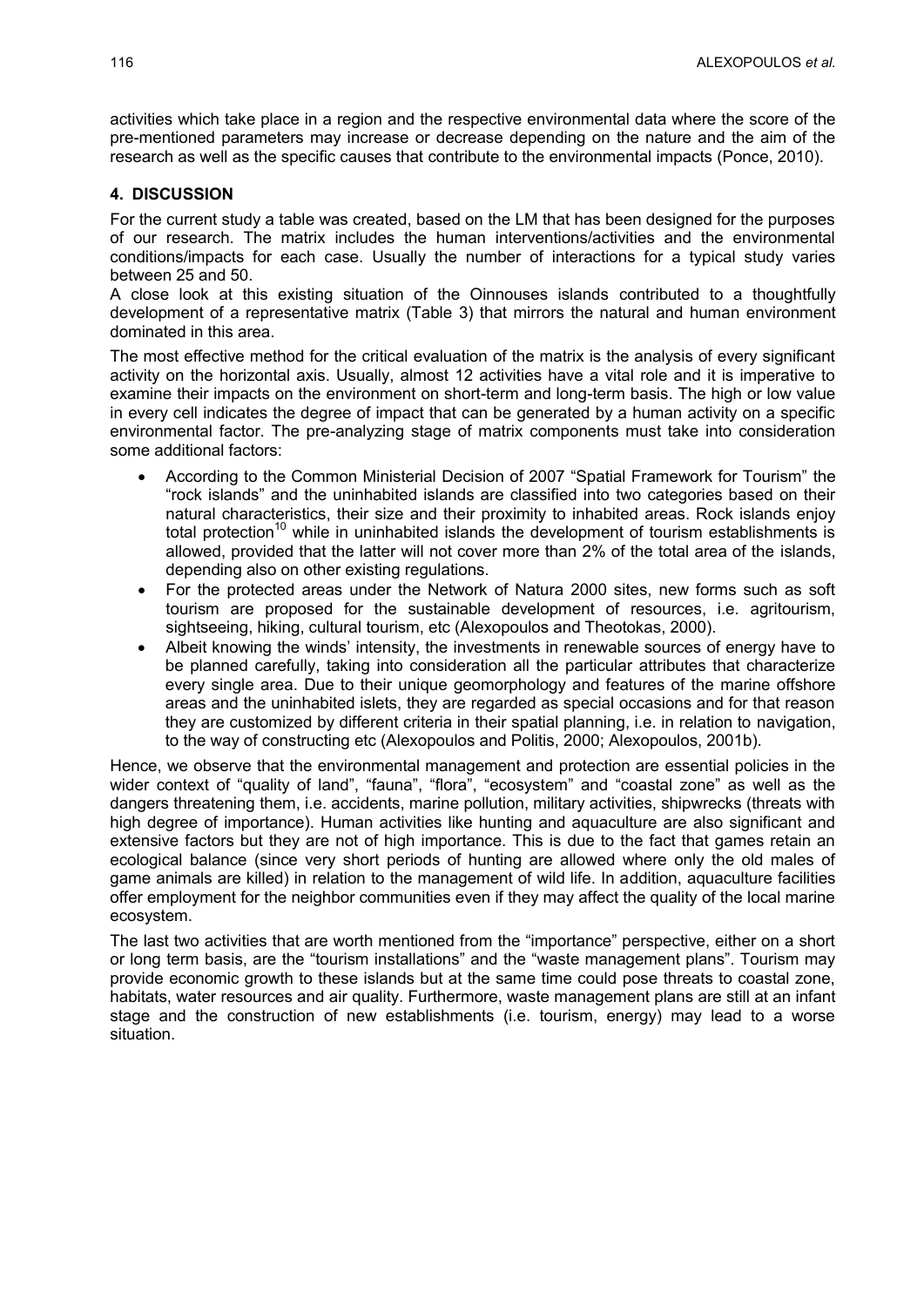| <b>Assessment Method</b> |                               | <b>ACTIVITY</b> |                |           |               |         |        |               |                |            |            |             |              |
|--------------------------|-------------------------------|-----------------|----------------|-----------|---------------|---------|--------|---------------|----------------|------------|------------|-------------|--------------|
|                          |                               | Magnitude       |                | Tourism   | Fishery       | Hunting | Energy | Ports         | Management     | Shipping,  | Waste      | Military    | <b>TOTAL</b> |
|                          |                               |                 | Establishments | (illegal, |               |         |        | of wild fauna | <b>Boating</b> | Mangement, | activities |             |              |
|                          |                               | Importance      |                |           | aquacultures) |         |        |               |                | activity   | Pollution  | shipwrecks, |              |
|                          |                               |                 |                |           |               |         |        |               |                |            |            | accidents,  |              |
|                          |                               |                 |                |           |               |         |        |               |                |            |            | pollution   |              |
|                          |                               | soil            | soil quality   | 2/6       |               | 6/8     | 1/6    | 3/2           | 7/9            |            | 1/9        | 9/10        | 29/50        |
|                          |                               |                 | erosion        | 2/5       |               |         |        | $2/5$         |                |            | 2/9        | 8/10        | 14/29        |
|                          |                               |                 | geomorphology  | $2/5$     |               |         |        |               | 7/9            |            | 2/9        | 8/10        | 19/29        |
|                          |                               | water           | water quality  | $2/8$     | 6/2           |         |        | 3/2           |                | 8/4        |            | 8/10        | 27/26        |
|                          |                               |                 | coastal zone   | 3/10      | 8/10          |         |        | $3/8$         |                | 8/9        | $2/8$      | 8/7         | 32/52        |
|                          | PHYSICAL FACTORS              |                 | groundwater    |           |               |         |        |               | 6/6            |            | 2/7        |             | 8/13         |
|                          |                               | air             | air quality    |           |               | 7/2     | 1/6    |               |                |            |            | 8/6         | 16/14        |
|                          |                               |                 | noise          | 3/5       |               | 7/6     |        |               |                |            |            | 8/8         | 18/19        |
|                          |                               |                 | fumes          |           |               |         |        |               |                |            | 2/9        |             | 2/9          |
| ENVIRONMENTAL CONDITIONS |                               | flora           | forests        |           |               | 6/10    |        |               | 6/10           |            |            |             | 12/20        |
|                          |                               |                 | harvests       |           |               | 6/1     |        |               | 6/2            |            |            |             | 12/3         |
|                          |                               |                 | habitats       |           |               | 6/6     |        |               | 6/9            |            | 2/9        |             | 14/24        |
|                          | <b>BIOLOGICAL<br/>FACTORS</b> | fauna           | mammals        |           |               | $7/10$  |        |               | 7/10           |            |            |             | 14/20        |
|                          |                               |                 | birds          |           |               | 7/10    |        |               | 7/10           |            |            |             | 14/20        |
|                          |                               |                 | fishes         |           | 9/10          |         |        |               |                | 8/5        |            | 9/10        | 26/25        |
|                          |                               | ecosystem       | quality        | 3/6       |               | 6/9     |        |               | 7/10           |            | 2/9        | 8/10        | 26/44        |
|                          |                               |                 | disasters      |           | $5/10$        | $6/8$   |        |               |                |            |            | 8/10        | 19/28        |
|                          |                               | land use        | tourism        | 3/9       |               |         |        | $2/6$         | 7/10           | $7/9$      |            |             | 19/34        |
|                          |                               |                 | industry       |           | 6/4           |         | 1/5    |               |                |            | 2/8        |             | 9/17         |
|                          |                               |                 | transportation | $3/5$     |               |         |        | $2/4$         |                | 6/5        |            |             | 11/14        |
|                          | <b>FACTORS</b>                | culture         | landscape      | 3/8       |               |         | 1/7    | 2/7           | 7/8            |            | 2/6        | 8/10        | 23/46        |
|                          | SOCIAL                        |                 | history        |           |               |         |        |               |                |            |            | 8/10        | 8/10         |
|                          |                               |                 | heritage       |           |               |         |        |               |                |            |            | 7/9         | 7/9          |
|                          |                               | social          | population     | 2/4       |               |         |        | 1/3           |                |            |            |             | $3/7$        |
|                          |                               |                 | employment     | 3/6       | 6/5           |         |        | 2/4           |                |            | 2/6        |             | 13/21        |
|                          |                               |                 | dangers        |           | 7/10          | 7/9     |        |               |                | 6/9        | $3/8$      | 9/10        | 32/46        |
| <b>TOTAL</b>             |                               | 31/77           | 47/51          | 73/79     | 4/24          | 18/41   | 73/93  | 43/39         | 25/97          | 114/130    |            |             |              |

*Table 3.* Leopold Matrix for the Oinnouses island complex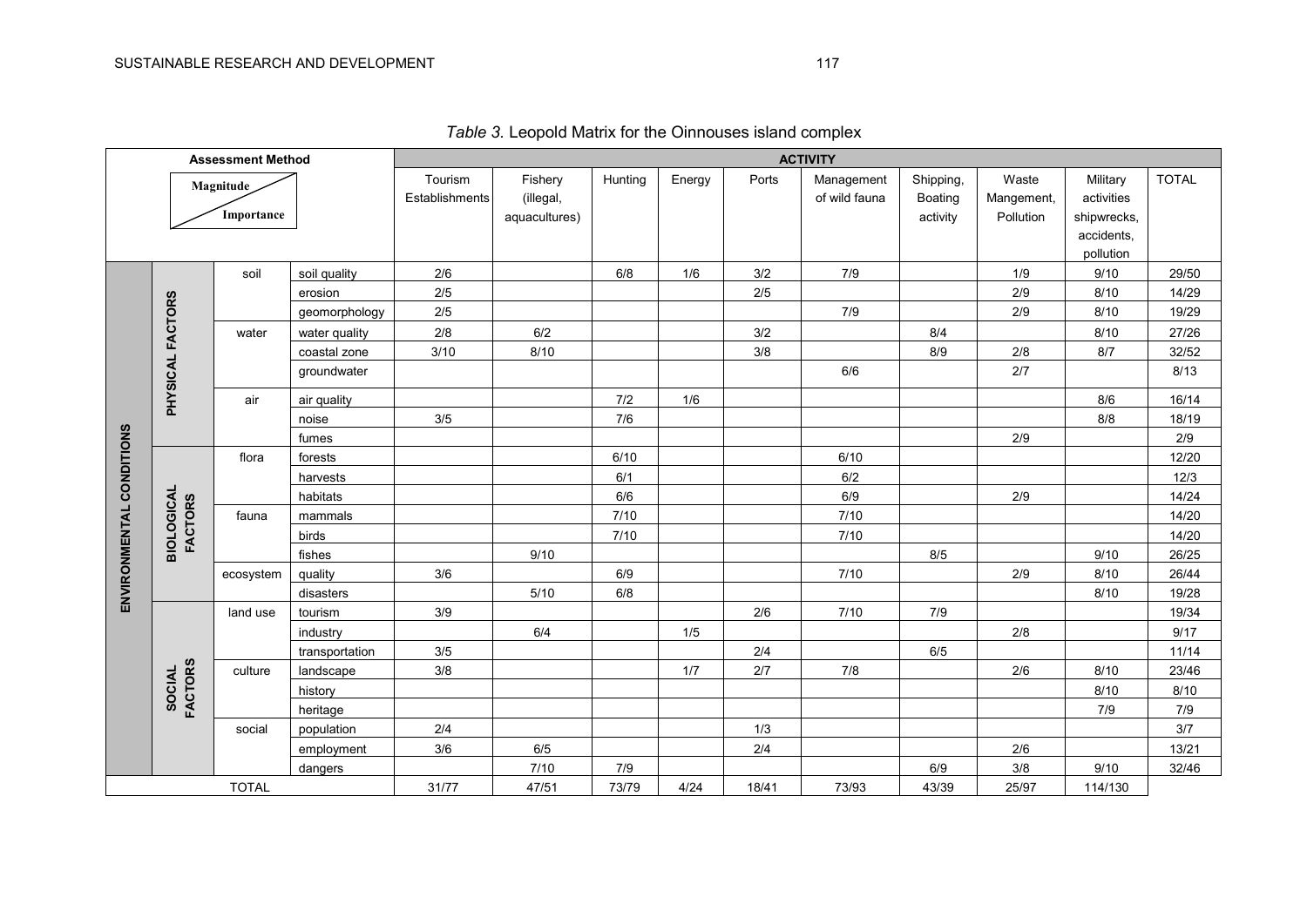### **5. CONCLUSIONS**

The Oinousses island complex, as a field of study, host a unique natural environment with a *number of protected species, and this is the reason that they constitute a Natura 2000 site.* This fact cannot get along with the activation of butts in the area. The prohibition of such activities eliminates the possibility of further pollution in the area not only for short periods but also in the long run where it is much more difficult to assess.

The alternative forms of tourism such as ecotourism (Alexopoulos *et al*., 2009; Alexopoulos, 2005) may contribute to the sustainable development of the Oinousses group of islands. More specifically, the development of diving tourism has numerous benefits. Firstly, the creation of thematic submarine parks will provide a framework of environmental conservation, due to the many shipwrecks in the strait of Methoni along with the need for developing the science of "marine archeology" in Greece.

Likewise, the development of cultural tourism will be enhanced through the promotion of natural and cultural components of the area, i.e. cultural heritage (Alexopoulos and Katarelos, 2003). Furthermore, the development of sightseeing and hiking tourism with the creation of a network of environmental trails and routes will attract possible visitors. The case of marine tourism is essential, provided that the port of Kalamata will be the focal point equipped with modern infrastructure (mooring, maintenance, refueling) and offering services to the coastline and islands of the south Peloponnese peninsula.

Finally, the task of waste treatment and disposal could be solved by establishing a Station of Wastes for Temporary Treatment (SWTT), closed type and of high pressure, as a part of an integrated system of managing garbage and other wastes for the prefecture of Messinia.

#### **Notes**

Usually the significance of deep waters surrounding islands is considerably high, since they are regarded as "marine oases" for the oligotrophic ecosystems of Mediterranean Sea.

 $2$  According to the 92/43/EU Habitats Directive, the Sites of Community Importance are being defined, taking into consideration all the types of ecosystems and the relevant criteria. The SCI list concerning the ecosystems of Mediterranean has been announced in the E.U. L259 vol.49 21/09/2006. State-members are obliged within a 6-year period to declare these areas as Special Areas of Conservation and define the priorities for the management and satisfying condition of those habitats and species.

Officially, the operation of the butts ended in 2006 due to the strong opposition expressed from the local community.

<sup>4</sup> In the past, a study has been conducted by the Prefecture of Messinia showing high concentrations of lead in the samples of sea water that were probably attributed to the military exercises that took place. In parallel, active members of the local community in collaboration with the Organization of the Biological Products Accreditation had taken similar actions and delivered sea water samples to the Italian Laboratories for analysis.

 $<sup>5</sup>$  This resembles a similar case in the Bay of Minamata (Japan) where the consumption of large amounts</sup> of pollluted fish caused severe diseases and deaths to a great number of Japanese fishermen. The main cause of these diseases has been identified as the remainders of two atomic bombs dropped during the Second World War. Years later the US government was forced to indemnify the victims.<br><sup>6</sup> All islate and "rock islands" that cover an area of loss than 200 acros and being washe

All islets and "rock islands" that cover an area of less than 200 acres and being washed by winter waves belong to the Greek state.

 $7$  During the years 1982-1986, 1100 pheasants, 20 wild goats and 26 wild sheep were left on the island and thus, nowadays the total population reaches an average of 700 animals. 8

The shape of the lighthouse of Sapientza is octagonal with a height reaching 18m and has been built by the British in 1890. The lighthouse can be observed from a distance of 27miles. In 1989, a new mechanism was placed allowing the use of solar energy in order to operate automatically.

<sup>9</sup> The president of the Chamber of Environment and Sustainability M. Dekleris stated that "these islets are differentiated from small islands. They are tiny and isolated bio-systems. They are regarded as extremely fragile ecosystems and they do not tolerate any human presence". According to the Rio Declaration on Environment and Development (1992) and the Agenda 21: "they are defined as fragile ecosystems. Their survival is threatened with extinction, if any factor disturbs the natural balance in their ecosystems".

 $10$  The total area of these islets is less than 500 acres, they possess a high ecological interest (Natura Network) and their position is more than 4n.m. in distance from other islands or the mainland with an average population of 2.000 residents.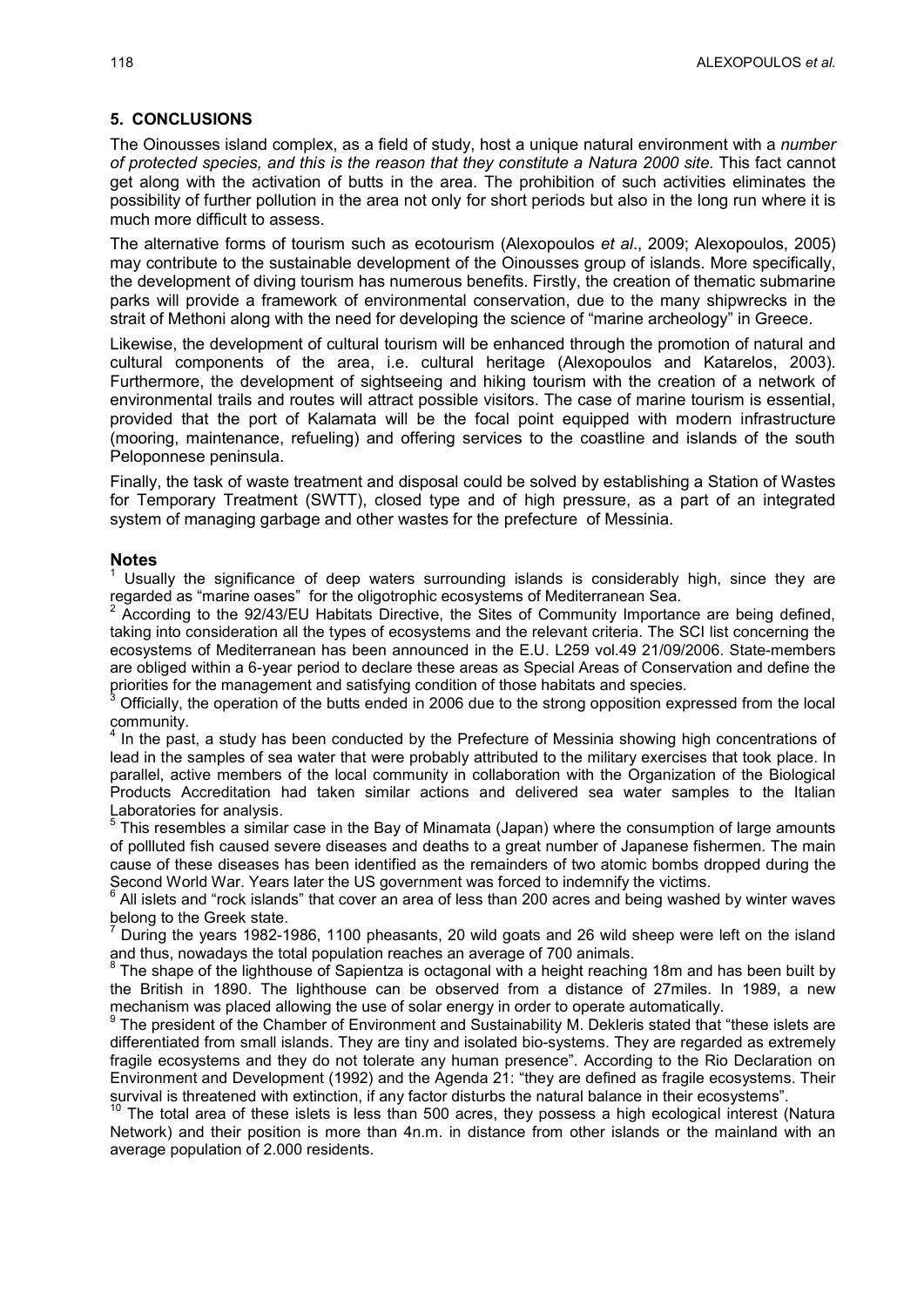#### **REFERENCES**

- Alexopoulos A.B., Konstantopoulos N. and Sakkas D., (2009), Evaluating the Prospects for Alternative Forms of Tourism. Applying a Strategic Plan for the Small Cyclades, In: Proceedings of the International Conference on Tourism Development and Management, Kos (Greece), pp. 524-528, Scientific Events publishers.
- Alexopoulos Α.Β., (2008), Policies of Integrated Coastal Management of Environmentally- Sensitive Small  $I$  Islands and Unihabited Islets, In: Proceedings of 1<sup>st</sup> Hellenic Coference: Environmental Policy and Management, 78-93 (in Greek).
- Alexopoulos A.B., (2005), A Theoretical Model for Sustainable Tourism Prospects in Small Island Communities: The Case of Arkoi Island, in: Proceedings of International Symposium on: Participatory Planning Tools and Methods for Sustainable Development of Marine, Coastal and Island Resources, Medsos Network, Sifnos Island, 1-11.
- Alexopoulos A.B. and Katarelos E., (2003), Strategic Planning for Alternative Forms of Tourism in Small Islands. The Cases of Agathonisi and Farmakonisi, in: Proceedings of International Conference on: Sustainable Tourism Development and the Environment, University of Aegean, 1-18.
- Alexopoulos A.B., (2003), The Legal Regime of Uninhabited Islets and Rocks in International Law. The Case of the Greek Seas, *Revue Hellenique De Droit International*, **56**, 131-151.
- Alexopoulos A.B and Politis, S., (2002), The Strategic Importance and the International Status of the Greek Islands (Outermost Points) Serving as the Basic Criteria for Delimiting Maritime Zones According to International Law, in: 2<sup>nd</sup> National Conference of Maritime History: Geopolitics of the Sea, University of the Aegean, 1-12 (in Greek).
- Alexopoulos A.B, (2002), The Contribution of Sustainable Development in the Management and Protection of Small Islands and Uninhabited Islets, in: International Conference: Environment and Sustainable Development, Institute of Education, Volos, 1-18 (in Greek).
- Alexopoulos A.B, (2001a), Some Thoughts about the Status Quo of Specific Islands and Islets of the Greek Sea Space, *Strategy*, **80**, 116-120 (in Greek).
- Alexopoulos A.B, (2001b), The Outermost Geographical Points-Islets of the Greek State. A Different Critical Approach for the Determination of Marine Boundaries, *Strategy*, **79**, 114-119 (in Greek).
- Alexopoulos A.B and Theotokas I.N., (2000), Quality Services in the Coastal Passenger Shipping Sector and its Contribution to the Development of Tourism in Small Islands. The Case of Psara Island, in: Proceedings of International Conference on: Tourism in Island Areas and Special Destinations, University of Aegean, 1-14
- Alexopoulos A.B, (1997), The Legal Status of Rock-Islands according to the New Law of the Sea Convention, its Implementation in Greece and the Protection of the Marine Environment, in: Proceedings of National Conference: Technology and Archipelago, Technological Institute of Piraeus, 89-93 (in Greek)
- Basyourakis T., (2003), Sapientza. The Island of Wisdom, *Elliniko Panorama*, **35**, 70-87 (in Greek)
- Dimalexis A., Xirouchakis S., Portolou D., Latsoudis P., Karris G., Fric J., Georgiakakis P., Barboutis C., Bourdakis S., Ivovic M., Kominos T. and Kakalis E, (2008), The status of Eleonora's Falcon (*Falco eleonorae*) in Greece, *Journal of Ornithology*, **149**(1), 23-30.
- European Environment Agency (EEA), (2010) Natura 2000 database (Available from: http://natura2000.eea.europa.eu (Accessed 10 October 2010)
- Fauna Europaea, (2004), Fauna Europaea. Available from : http://www.faunaeur.org (Accessed 15 November 2010)
- Giagakis G., (2000), The Outermost Groups of Islands in the Southwestern Greece: Strofades Oinousses of the Ionian Sea, 12-20.
- Iordanoglou A., (undated), The Islands of Messinia, Prefecture of Messinia, Commission of Tourism Promotion, Road Publications,10-16.
- Karris G., Xirouchakis S., Grivas K., Dimalexis T., Fraguedakis-Tsolis S., Giokas S. and Sfenthourakis S., (2009), Preliminary results of monitoring the breeding performance of the Cory's shearwater on Strofades islands (Ionian Sea, western Greece), In: Seabird Group 10th International Conference Stienen, E., Norman, R., Jan, S., Jürgen, T., Jan, M. and Ingrid, D. (Eds), Provincial Court, Bruges, 27-30 March 2009. VLIZ Special Publication 42, Communications of the Research Institute for Nature and Forest – INBO.M.2009.1. Research Institute for Nature and Forest (INBO), Brussels, Belgium – Flanders Marine Institute (VLIZ). Oostende, Belgium. viii + 68p.
- Legakis A. and Kypriotakis Z., (1994), A biogeographic analysis of the island of Crete (Greece), *Journal of Biogeography*, **21**, 441-445.